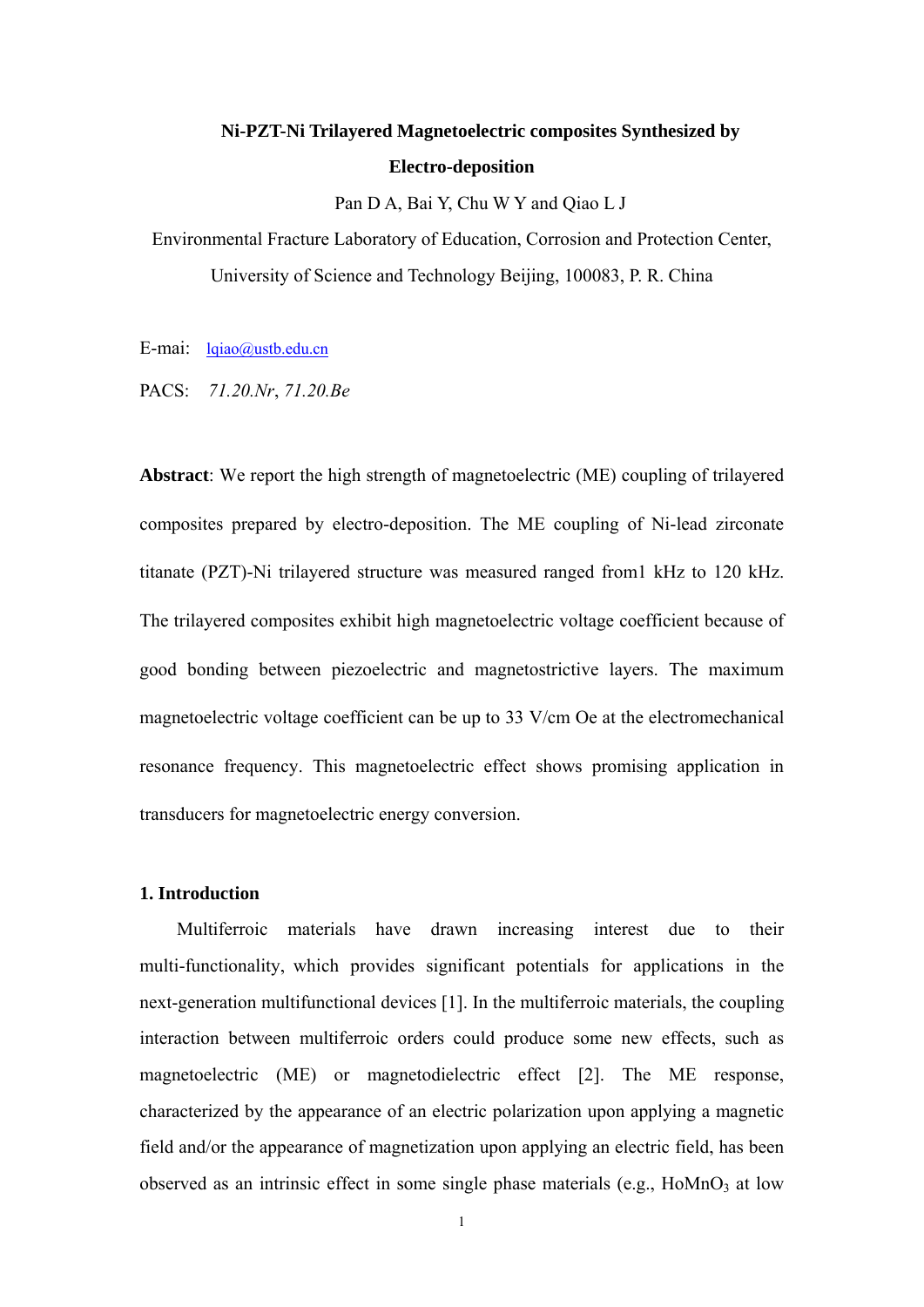temperature and in high magnetic field) [3]. Alternatively, multiferroic composites made by combination of ferromagnetic and ferroelectric substances such as piezoelectric ceramics  $[e.g., BaTiO<sub>3</sub>$  and lead zirconate titanate  $(PZT)$ ] and ferrites were found to exhibit large room-temperature extrinsic ME effects recently [4-8], which has been known as a product property [9], i.e., a new property of such composites that either individual component phase does not exhibit. This ME effect can be defined as a coupling of magnetic-mechanical-dielectric behavior. That is, when a magnetic field is applied to the composites, the ferromagnetic phase changes the shape magnetostrictivity, and then the strain is passed along to the piezoelectric phase, resulting in an electric polarization [10].

In the past several years, various layered ME composites were widely investigated. Laletin et al reported the ME interactions in layered transition metal (TM)/PZT samples synthesized by bonding thin disks of PZT and Fe, Co or Ni [11]. To achieve better magnetoelectric properties, giant magnetostrictive material  $Tb_{1-x}Dy_xFe_{2-y}$  (Terfenol-D) were used to combine with piezoelectric materials, such as PZT and polyvinylidene fluoride (PVDF), in a laminate structure [12-18]. These ME voltage coefficient were around 5 V/cm Oe.

Electro-deposition is widely used in preparation many composite function materials, composed of metal and alloys with good adhesion. Electro-deposition has outstanding other merits that it can be carried out on complex shape, and the thickness of plate is easy to be controlled.

# **2. Experimental details**

PZT were first sliced in  $10 \times 20 \times 0.25$  mm, materized use sinter sliver paint at high temperature, and jointed electrode at both sides. PZT were polarized at 425 K in an electric field of 30-50 kV/cm perpendicular to the sample plane. Then, PZT was bathed in nickel aminosulfonate plating solution, and  $5$  A/dm<sup>2</sup> cathodic current density was applied to electroplate Ni on both sides of PZT. The compositions of plating solution and processing parameters are listed in Table I. Nickel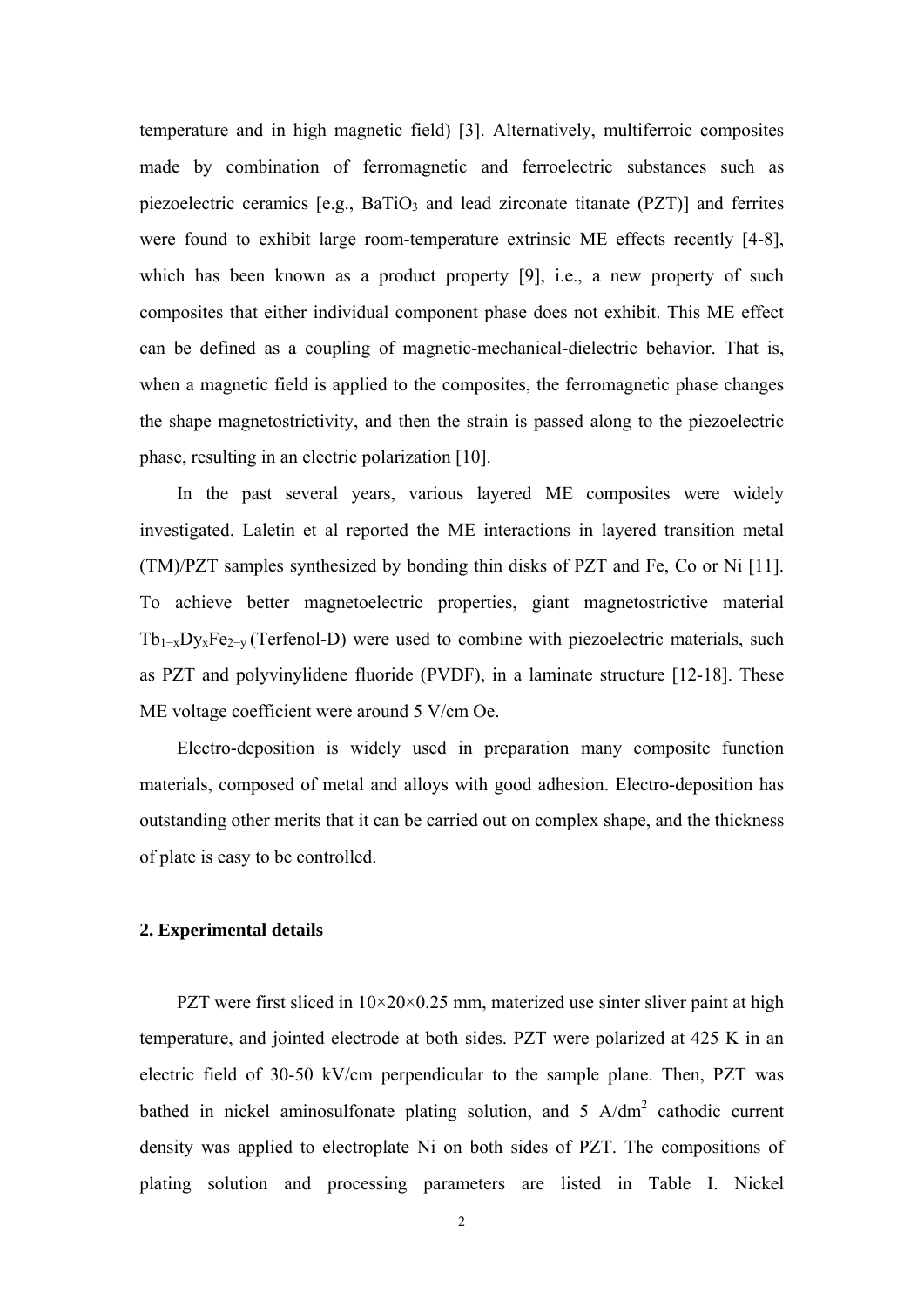aminosulfonate plating solution was used because of its advantages such as the solution stability, rapid plating speed and small internal stress. Before testing ME voltage coefficient, the layered compositions were dried for 6 days at 100  $^{\circ}$ C in an oven.

| Nickel aminosulfonate $(g/l)$       | 600            |  |
|-------------------------------------|----------------|--|
| Nickelous chloride $(g/l)$          | 20             |  |
| Boric $\text{acid}(g/l)$            | 20             |  |
| Sodium lauryl sulfate $(g/l)$       | 0.1            |  |
| <b>PH</b>                           | $\overline{4}$ |  |
| Temperature( ${}^{\circ}$ C)        | 60             |  |
| Cathodic current density $(A/dm^2)$ | 5              |  |
|                                     |                |  |

Table I.Components and process parameters of the nickel electro-deposition

For ME measurement, the samples were subjected to a bias magnetic field *H* and an AC field δ*H* (20 Hz-100 kHz). Since AC magnetic field δ*H* was generated by a Helmholtz coil, the amplitude of AC magnetic field  $\delta H = 22$  Oe when the amplitude of AC current is equal to 1A through the coil. The generated voltage δ*V* across the sample was amplified and measured with an oscilloscope. The ME voltage coefficient was estimated based on  $\alpha_E = \frac{\partial V}{\partial t_{PZT}} \cdot \frac{\partial H}{\partial t}$ , where  $t_{PZT}$  is the thickness of PZT. The measurements were carried out for two different field orientations. The transverse coefficient  $\alpha_{E,31}$  was measured for *H* and  $\delta$ *H* parallel to the length of samples (direction-1) and perpendicular to  $\delta E$  (direction-3). The longitudinal coefficient  $\alpha_{E,33}$ , measured for all the fields perpendicular to the sample plane (direction-3).

## **3. Results and discussion**

Firstly, the dependence of  $\alpha_E$  on *H* was measured at 1 kHz for transverse (in-plane) and longitude (out-of-plane) magnetic fields, respectively. (Fig. 1) With the rise of *H*,  $\alpha_{E,31}$  increases first, reaches a maximum at  $H_m$ =0.16 kOe, then decreases rapidly. In contrast, with the rise of *H*,  $\alpha_{E,33}$  first increases to a maximum at  $H_m$ =4.5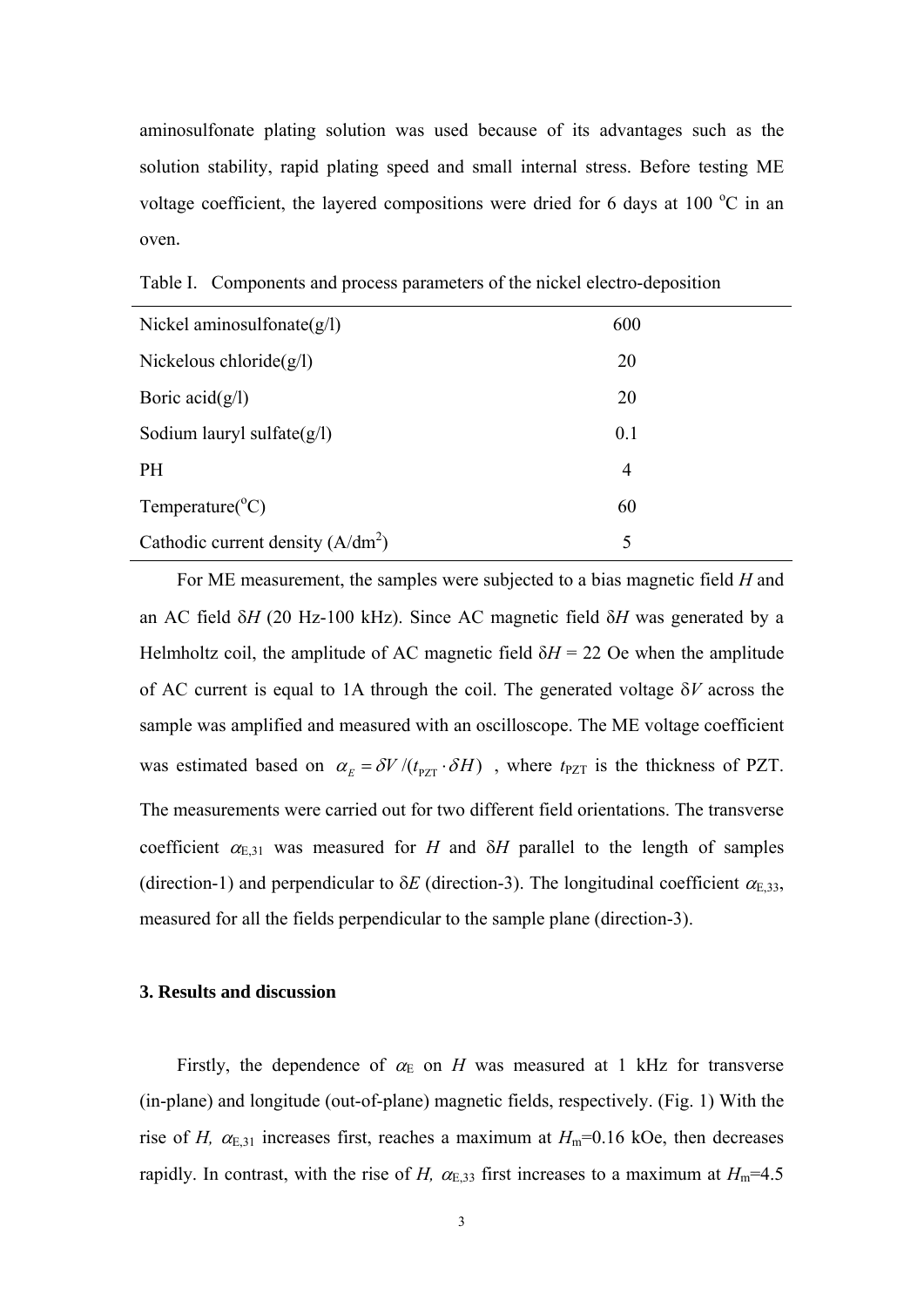kOe, and then decreases slowly. The magnitude and the field dependence of  $\alpha_{\rm E}$  are related to variation of the demagnetic effect [19]. The ME coefficients are directly proportional to  $q \sim \delta \lambda / \delta H$ , where  $\delta \lambda$  is the magnetostriction, and the *H*-dependence tracks the slope of  $\lambda$  vs *H*. Saturation of  $\lambda$  at high field leads to  $\alpha_{E} = 0$ .

Secondly,  $\alpha_E$  was measured at the bias field of  $H_m$  as frequency of AC magnetic field *(f)* varied from 1 kHz to 120 kHz. (Fig. 2) Typical  $\alpha_E$  vs *f* profile for transverse fields is shown in Fig. 2(a). Both for  $\alpha_{E,31}$  and  $\alpha_{E,33}$ , there is a sharp peak at about 88 kHz. However, the maximum of  $\alpha_{E,33}$  about 1.08 V/cm Oe, is an order of magnitude smaller than that of  $\alpha_{E,31}$ , 33 V/cm Oe.

Figure 3 shows the frequency dependence of dielectric constant and dielectric loss of the laminated Ni-PZT-Ni composite. There is a resonance peak at about 89.9 kHz which is associated with the electromechanical resonance (EMR) [20]. The consistency of the frequency of the peak of dielectric constant and  $\alpha_{\rm E}$  indicates that the high ME effect is associated with the EMR.

Figure 2 inset shows frequency dependence of  $\alpha_{E,31}$  around the frequency of EMR for the samples with different Ni thickness,  $t_{\text{Ni}}$ . The frequency of EMR shifts towards high frequency with the rise of Ni thickness, because it is directly proportional to the thickness of piezoelectric and piezomagnetic layers [21]. Figure 3 insert also shows frequency dependence of dielectric constant is consistent with that of EMR for the samples with different Ni thickness. The resonance frequency of magnetoelectric voltage coefficient in Fig. 2 inset is corresponding well that of dielectric constant in Fig. 3 inset for the samples with the same Ni thickness.

Figure 4 plots the dependence of ME voltage coefficient on  $t_{\text{Ni}} / (t_{\text{Ni}} + t_{\text{PZT}})$  for Ni-PZT-Ni trilayered at the frequency of EMR. Both  $\alpha_{E,31}$  and  $\alpha_{E,33}$  increase with the ratio of  $t_{\text{Ni}}/(t_{\text{Ni}} + t_{\text{PZT}})$ . When the total thickness of Ni is about 0.4mm,  $\alpha_{\text{E,31}}$  is up to 33 V/cm Oe, and  $\alpha_{E,33}$  is up to 1.08 V/cm Oe. These results can be well reproduced and have good agreement with theoretical expression for layered ME composites [22]: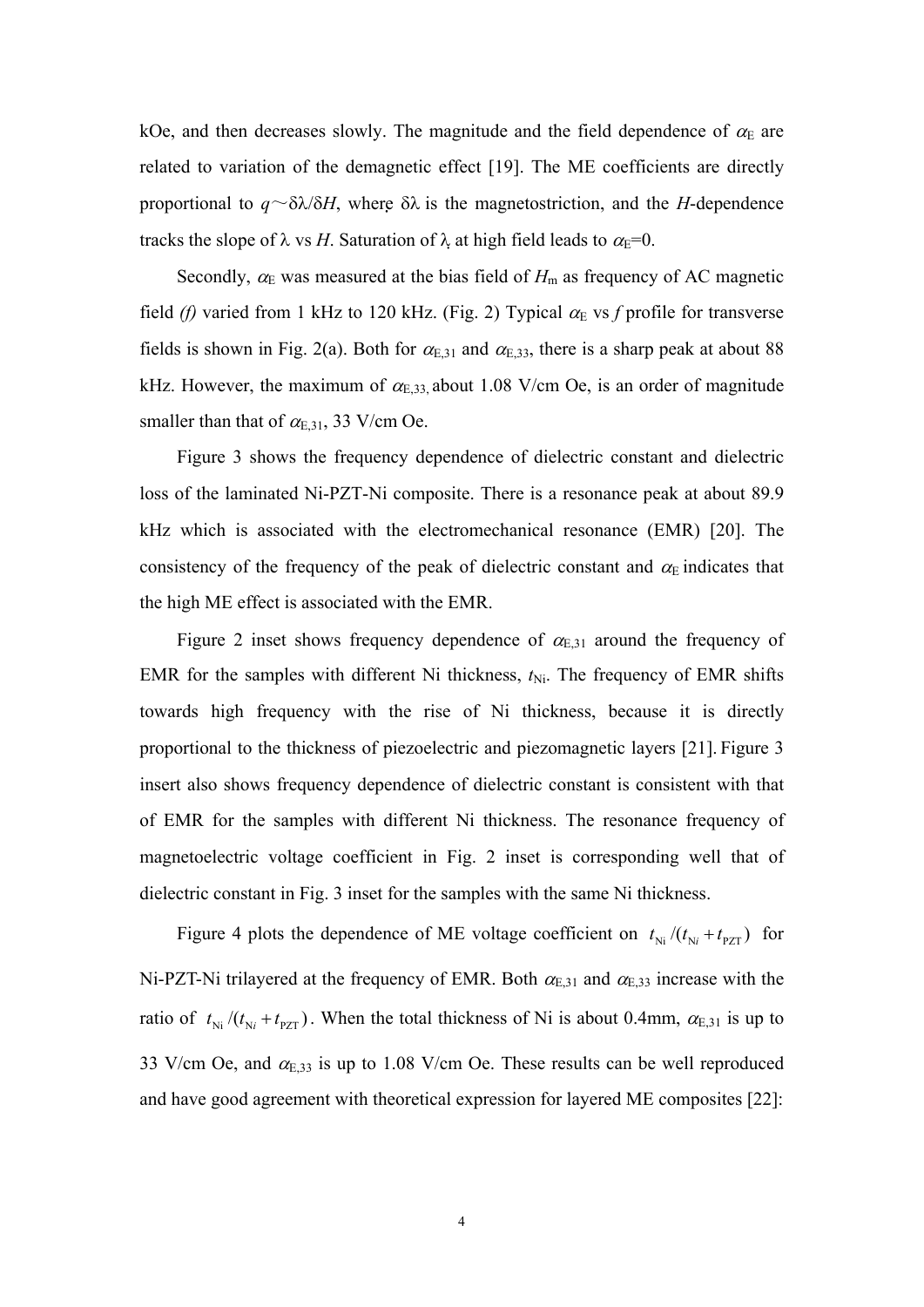$$
\alpha_{E,31} = \frac{-k(q_{21} + q_{11})d_{31}t_{N1}t_{PZT}}{(s_{11}^{Ni} + s_{12}^{Ni})\varepsilon_{33}kt_{PZT} + (s_{11}^{PZT} + s_{12}^{PZT})\varepsilon_{33}t_{PZT} - 2(d_{31})^2kt_{Ni}} - 2kq_{31}d_{31}t_{Ni}t_{PZT} - 2(d_{31})^2kt_{Ni}
$$
\n
$$
\alpha_{E,33} = \frac{-2kq_{31}d_{31}t_{Ni}t_{PZT}}{(s_{11}^{Ni} + s_{12}^{Ni})\varepsilon_{33}kt_{PZT} + (s_{11}^{PZT} + s_{12}^{PZT})\varepsilon_{33}t_{Ni} - 2(d_{31})^2kt_{Ni}}
$$
\n(1)

where *k* is interface coupling parameter,  $d_{31}$  is the piezoelectric constant of PZT,  $t_{\text{Ni}}$  is the thickness of Ni,  $t_{PZT}$  is the thickness of PZT, *S* is the compliance coefficients of Ni or PZT, and *ε*33 is the dielectric constant of PZT.

Since the thickness of PZT is constant in our experiment, the ME voltage coefficient is directly proportional to the thickness of Ni. Based on equation (1),  $\alpha_{E,31}$ should increases with increasing  $t_{\text{Ni}}$  because of  $d(\alpha_{\text{E31}})/d(t_{\text{Ni}}) > 0$ . Nan et all theoretically reported that  $\alpha_E$  increases with  $t_{Ni}$  monotonously [23]. Our experimental result is in good agreement with this theoretical prediction.

For the magnetoelectric laminate structure, the interfacial binding between magnetostrictive layer and piezoelectric layer is important to the magnetoelectric coefficient. Liu et al theoretical reported the influence of interfacial binder layer's thickness and shear modulus on the magnetoelectric effect [24]. While interfacial binder layer's thickness rises or its shear modulus reduces, the ME responses will decrease rapidly. It is worthwhile to note that although the magnetostriction of Ni is two orders of magnitude smaller than that of Terfenol–D, the coefficient  $\alpha_{E}$  of the laminated Ni-PZT-Ni composite synthesized by electro-deposition is comparative to that of Terfenol–D/PZT/PVDF bulk samples [25, 26]. It is because the plastic interfacial layer of PVDF in the Terfenol–D/PZT/PVDF system was replaced by Ag metal interfacial layer in the electro-deposited Ni-PZT-Ni system. The shear modulus of Ag is much higher than that of PVDF, and the Ag layer is thinner than PVDF bonder layer. Hence, better interfacial coupling between PZT and Ni layers will supply the gap of Ni's small magnetostriction. It is promising to enhance the ME coefficient more by improving electro-deposition technology, such as electro-depositing metal with higher magnetostriction coefficient.

#### **4. Summary**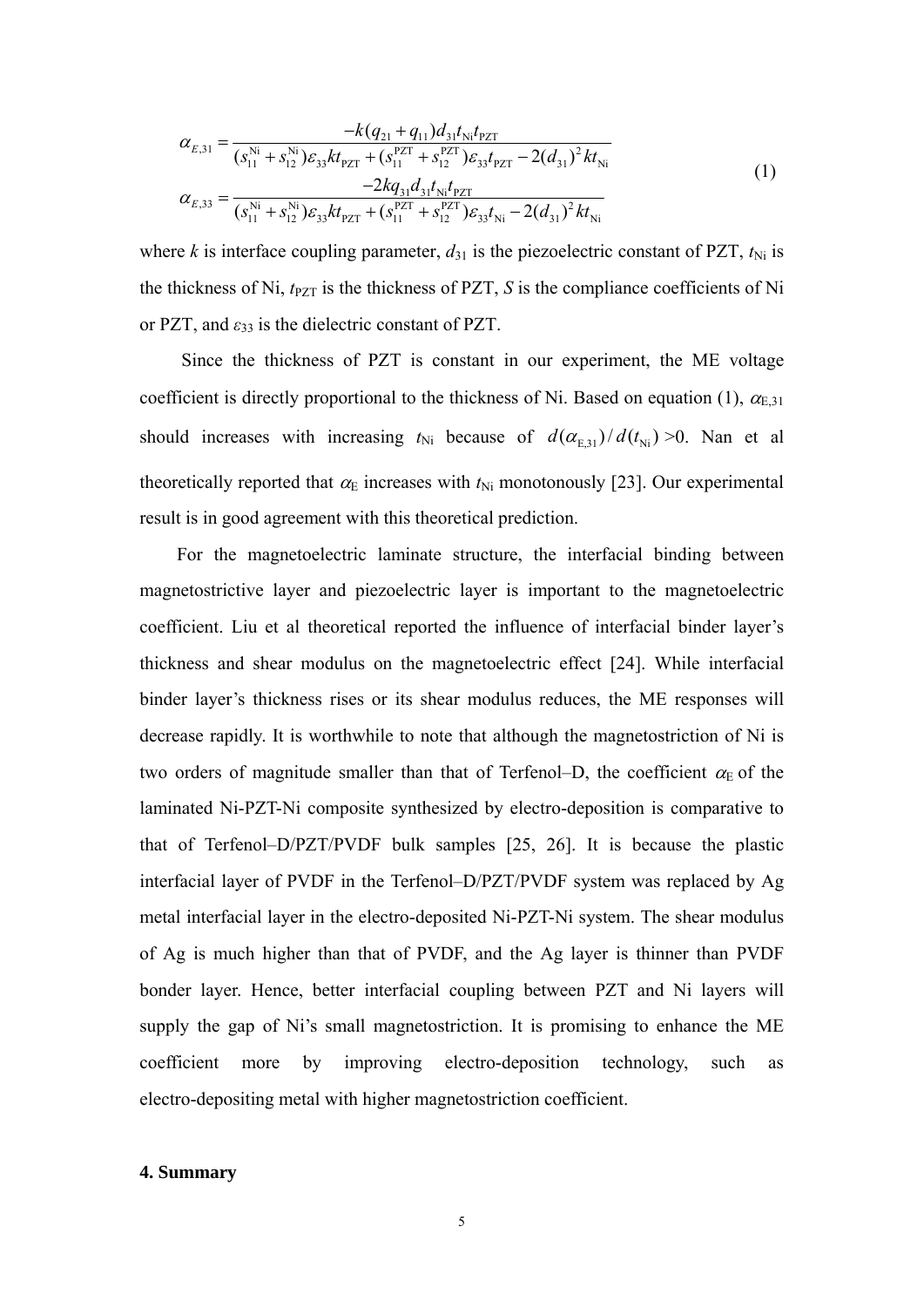In summary, this article presents first report on ME interaction of Ni-PZT-Ni trilayered composites synthesized by electro-deposition. At the frequency of EMR, the coefficient  $\alpha_E$  have a peak maximum,  $\alpha_{E,31}$  up to 33 V/cm Oe when the thickness of Ni is about 0.4 mm. Tight bonding between PZT and Ni layers makes these samples exhibit large ME voltage coefficient among bulk magnetoelectric composites. Electro-deposition provide an effective method to enhance ME coefficient of magnetoelectric composites remarkably. Moreover, the electro-deposition method makes the preparation of ME composites with complex shape easily, and can control the structural parameters effectively. It will promote a rapid development of magnetoelectric composites' applications, such as various magnetoelectric coupling devices.

# **ACKNOWLEDGMENTS**

 The authors acknowledge the group of C.-W. Nan(State Key Laboratory of New Ceramics and Fine Processing, Department of Materials Science and Engineering, Tsinghua University) for the help of ME voltage coefficient testing. This project was supported by program for Changjiang Scholars, Innovative Research Team in University (IRT 0509) and the National Natural Science Foundation of China under Grant No. 50572006.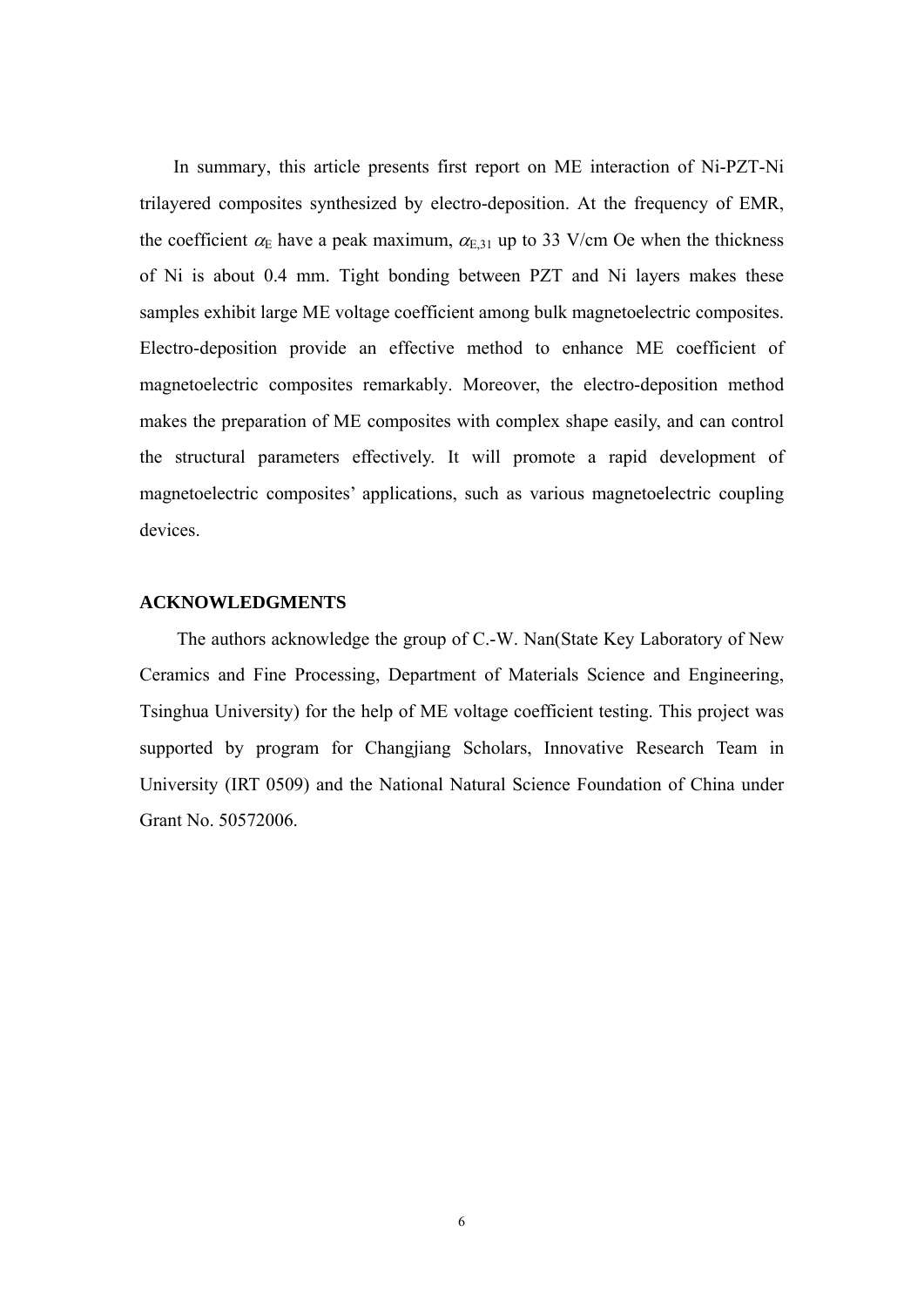### **References**

- [1] Schmid H 1994 *Ferroelectrics* **161 1**
- [2] Hur N, Park S, Sharma P A, Guha S and Cheong SW 2004 *Phys. Rev. Lett.* **93 107207**
- [3] Lottermoser T and Fiebig M 2004 *Phys. Rew. B* **70 220407**
- [4] Dong S X, Cheng J R, Li J F and Viehland D 2003 *Appl. Phys. Lett.* **83 4812**
- [5] Dong S X, Li J F and Viehland D 2003 *IEEE Transactions on Ultrasonics, Ferroelectrics and Frequency Control* **50 1236**
- [6] Srinivasan G, Rasmussen E T, Levin B J and Hayes R 2002 *Phys. Rev. B* **65 134402**
- [7] Dong S X, Li J F and Viehland D 2004 *J. Appl. Phys.* **95 2625**
- **[8]** Zhang N, Ke W, Schneider T and Srinivasan G 2006 *J. Phys., Condens. Matter.* **48 11013**
- [9] Suchtelen J van 1972 *Philips Res. Rep.* **27 28**
- [10]Nan C W 1994 *Phys. Rev. B* **50 6082**
- [11]Laletin V M, Paddubnaya N, Srinivasan G, Vreugd C P D, Bichurin M I, Petrov V M and Filippov D A 2005 *Appl. Phys. Lett.* **87 222507**
- [12]Wan J G, Wang X W, Wu Y J and Liu J M 2005 *Appl. Phys. Lett.* **86 122501**
- [13]Ryu J, Carazo A V, Uchino K and Kim H E 2001 *Jpn. J. Appl. Phys., Part 1* **40 4948**
- **[14]**Ryu J, Priya S, Carazo A V and Uchino K 2001 *J. Am. Ceram. Soc.* **84 2905**
- **[15]**Mori K and Wuttig M 2002 *Appl. Phys. Lett.* **81 100**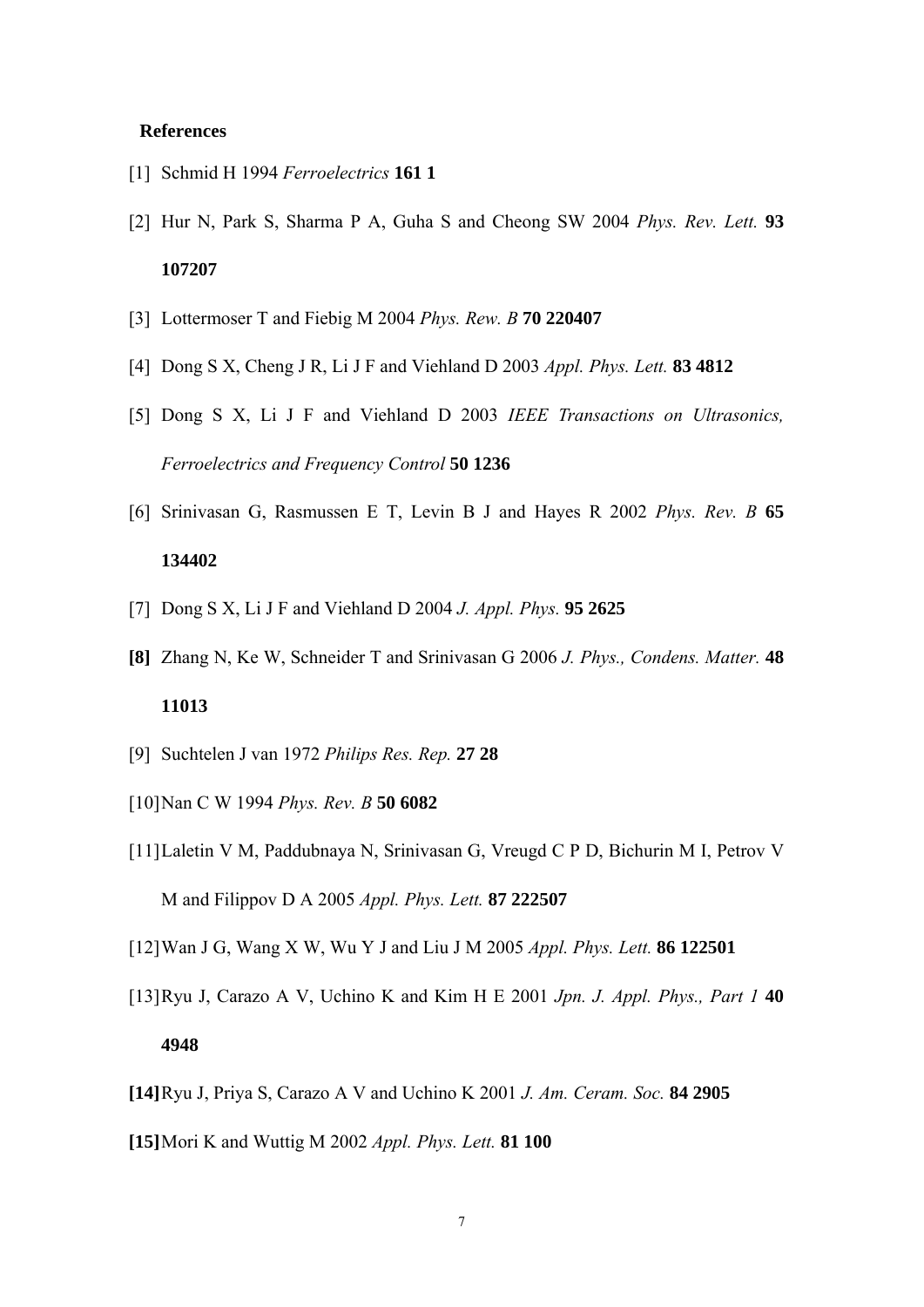- **[16]**Nan C W, Liu L, Cai N, Zhai J Y and Lin Y H 2002 *Appl. Phys. Lett.* **81 3831**
- **[17]**Nan C W, Liu G and Lin Y H 2003 *Appl. Phys. Lett.* **83 4366**
- [18]Cai N, Zhai J Y, Liu L, Lin Y H and Nan C W 2003 *Mater. Sci. and Eng. B* **99 211**
- **[19]**Burgt C M Van der 1953 *Philips Res. Rep.* **8 91**
- [20]1987 *IEEE Standard on Piezoelectricity, ANSI/IEEE Standard, Report* **176**
- **[21]**Wan J G , Li Z Y and Liu J M 2005 *Appl. Phys. Lett.* **86 202504**
- **[22]**Bichurin M I, Petrov V M and Srinivasan G 2002 *J. Appl. Phys.* **92 7681**
- **[23]**Nan C W, Liu G and Lin Y H 2003 *Appl. Phys. Lett.* **83 4366**
- **[24]** Liu G, Nan C W, Cai N and Lin Y H 2004 *J. Appl. Phys.* **95 2660**
- **[25]**Yu H, Zeng M, Wang Y, Wan J G and Liu J M 2005 *Appl. Phys. Lett.* **86 032508**
- **[26]**Shi Z, Nan C W, Zhang J, Cai N and Li J F 2005 *Appl. Phys. Lett.* **87 012503**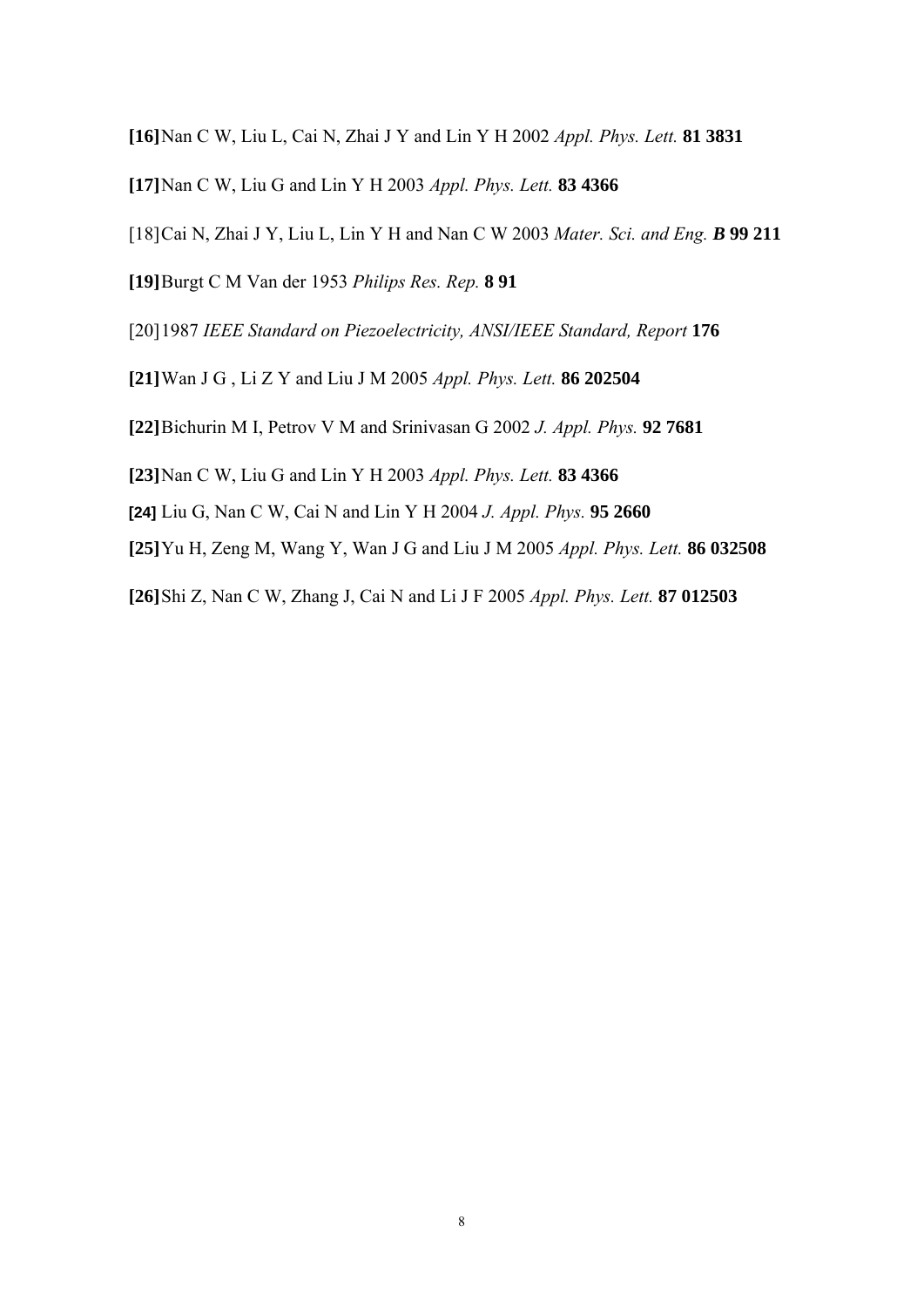#### **Figure Captions Page**

FIG. 1. Magnetoelectric voltage coefficient  $\alpha_{E,31}$  and  $\alpha_{E,33}$  at room temperature for Ni-PZT-Ni trilayered composites with total thickness of Ni about 0.4 mm.

FIG. 2. Frequency dependence of  $\alpha_{E,31}$  (a) and  $\alpha_{E,33}$  (b) for the Ni-PZT-Ni trilayered composites with total thickness of Ni about  $0.4$ mm at  $H<sub>m</sub>$  corresponding to maximum ME coupling (see FIG. 1.). The inset shows ME voltage coefficient around EMR frequency for the samples with different Ni thickness.

FIG. 3. Frequency dependence of dielectric constant and dielectric loss for the Ni-PZT-Ni trilayered composites with total thickness of Ni about 0.4 mm. The inset shows dielectric constant around EMR frequency for the samples with different Ni thickness.

FIG. 4.  $t_{\text{Ni}}/(t_{\text{Ni}} + t_{\text{PZT}})$  dependence of ME voltage coefficient for Ni-PZT-Ni trilayered composites at the frequency of EMR.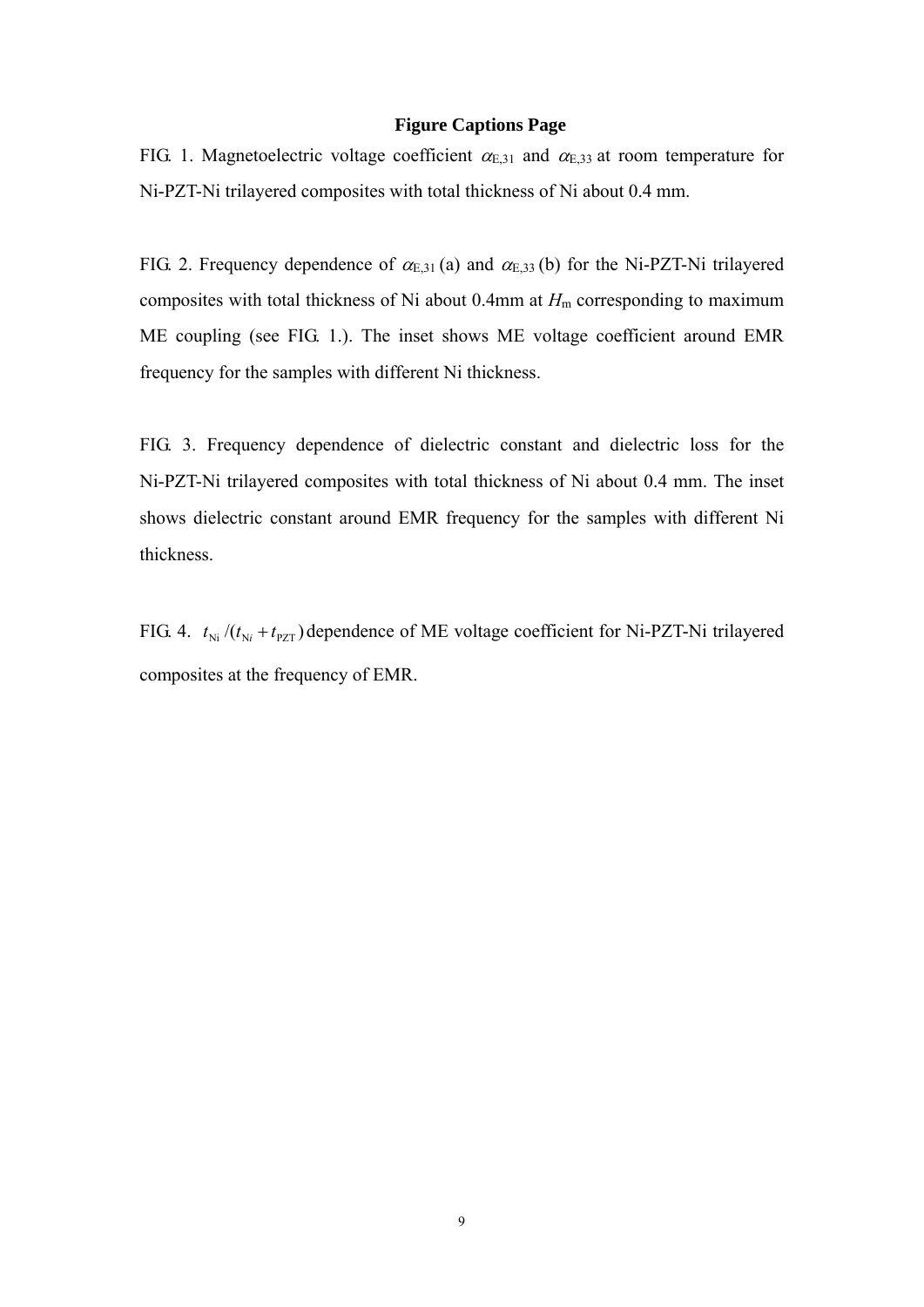

FIG. 1. Magnetoelectric voltage coefficient  $\alpha_{E,31}$  and  $\alpha_{E,33}$  at room temperature for Ni-PZT-Ni trilayers with total thickness of Ni about 0.4 mm.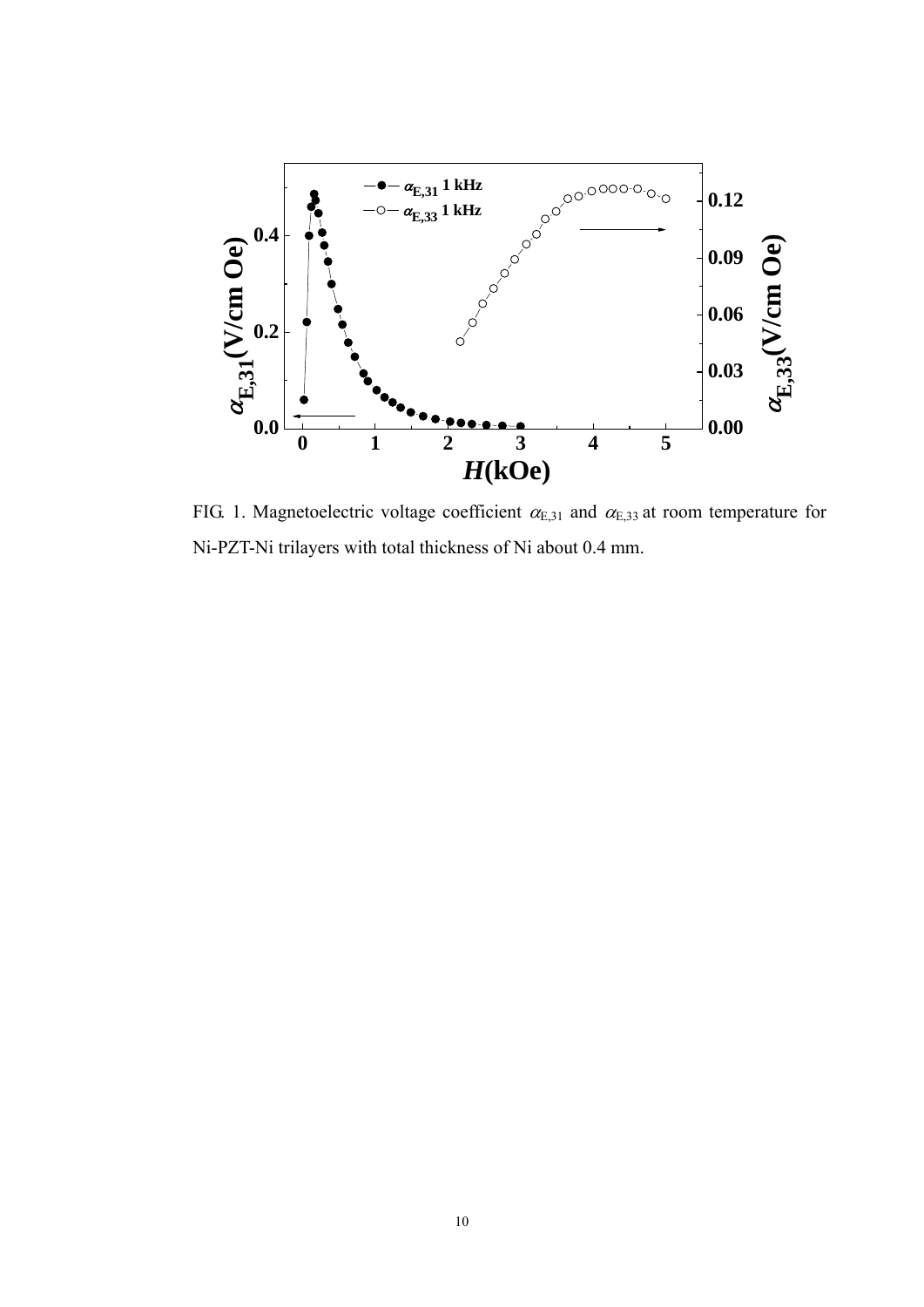

FIG. 2. Frequency dependence of  $\alpha_{E,31}$  (a) and  $\alpha_{E,33}$  (b) for the Ni-PZT-Ni with total thickness of Ni about 0.4mm at  $H_m$  corresponding to maximum ME coupling (see FIG. 1.). The inset shows ME voltage coefficient around EMR frequency for the samples with different Ni thickness.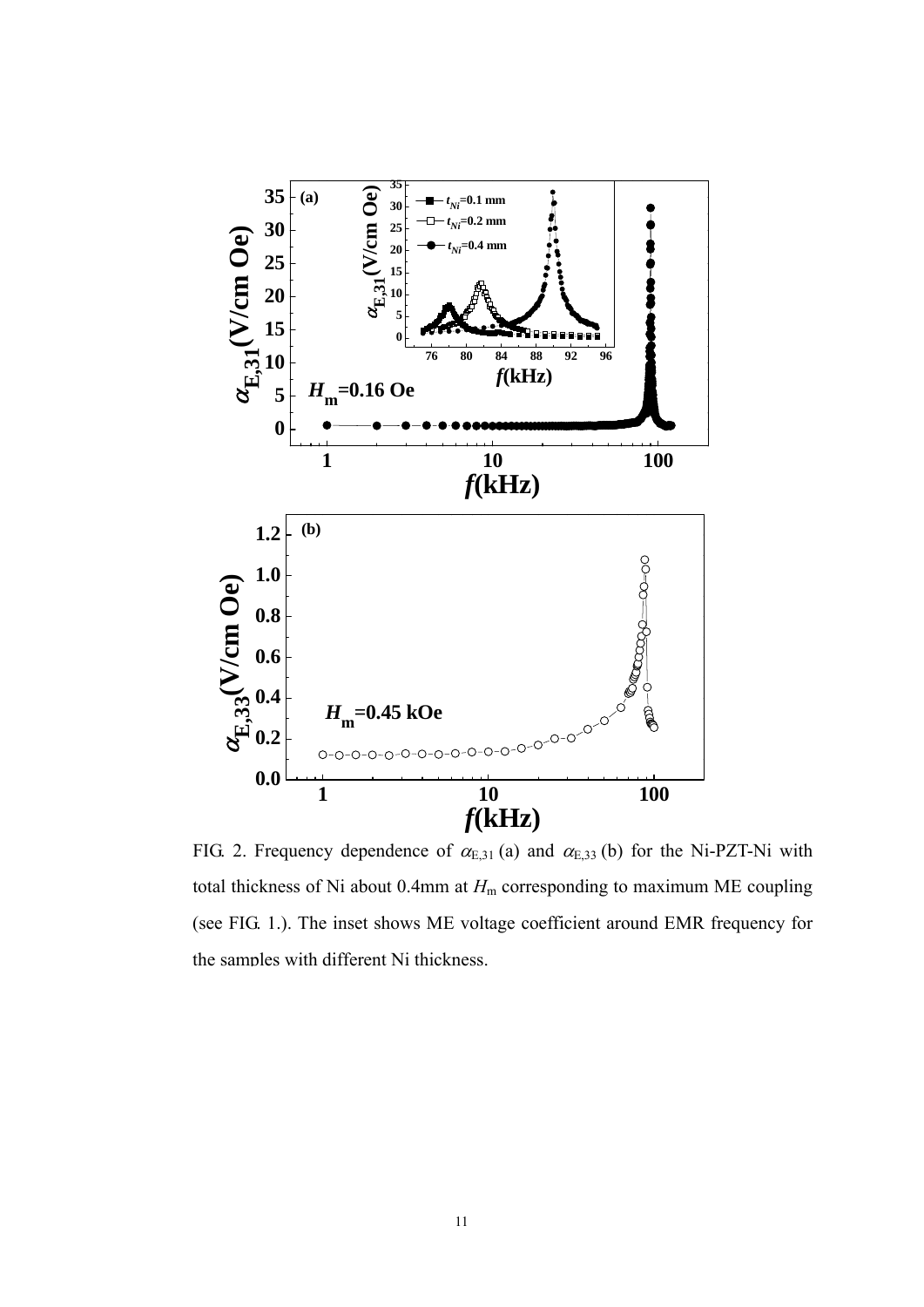

FIG. 3. Frequency dependence of dielectric constant and dielectric loss for the Ni-PZT-Ni composites with total thickness of Ni about 0.4 mm. The inset shows dielectric constant around EMR frequency for the samples with different Ni thickness.